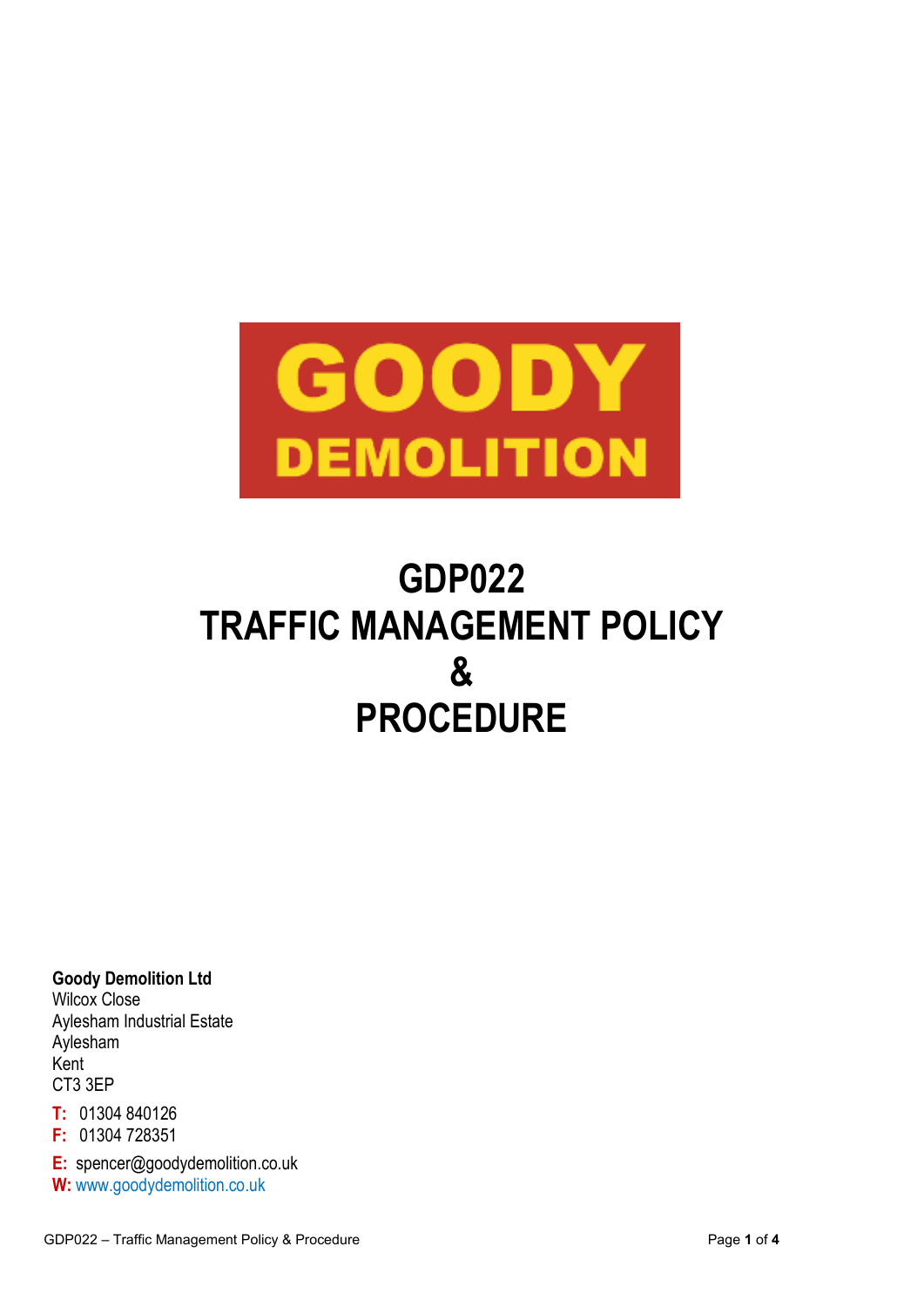# **Contents**

- **Revision Log / Version / Review Dates**
- **Part 1 Policy Statement**
- **Part 2 Roles and Responsibilities** 
	- o **1 Introduction**
	- o **2 Role of Authority**
- **Part 3 Operation**
- **Annex D Conditions of Entry**

# **Revision Log**

**Reviewed:** 06-07-2020

**Date of next review:** 05-07-2021

#### **Version:** 2

| <b>Issue Number:</b> | Date:                         | <b>Comments:</b>              |
|----------------------|-------------------------------|-------------------------------|
| 001                  | 17 <sup>th</sup> January 2017 | <b>First Issue</b>            |
| 002                  | 21 <sup>st</sup> May 2019     | <b>Addition of Change Log</b> |
|                      |                               |                               |

# **PART 1 POLICY STATEMENT**

# **1 Ownership**

Goody Demolition on acceptance of order will (if acting as principle contractor) have ownership of the site (namely – demolition zone). Demolition Zones are the area in which they are working will be designated as a demolition zone. The demolition zone will be the area that the demolition debris is transferred from working height to ground level prior to loading away into skips/lorries. Demolition zones will be clearly marked to prevent inadvertent access. The demolition Supervisor and banksman will control the access points. At no point will the buildings be left unsafe whilst unattended.

# **2 Road Traffic Legislation**

We will ascertain the ownership or designation of the roads prior to demolition. Normally the sites are surrounded by public roads which we will comply with current legislation and contact the highway department to arrange closures or diversions. Private roads over any site will be subject to a site specific traffic plan which will normally have a speed limit of 5mph. Appropriate DVLA driving licenses are required by all drivers on site and all plant operators must hold a current CPCS Plant Card for the category of plant being operated.

# **3 Responsibility**

Goody Demolition Ltd whilst acting as Principle Contractor recognises its responsibility for the management of workplace transport and other traffic on the common areas of the Site, which is covered in this policy and subject to a site specific traffic plan.

# **4 Enforcement**

Goody Demolition Ltd will use its powers to enforce and take action against those who fail to comply with the policy. This may result in disciplinary actions or prosecutions by the law enforcement against offenders (depending on area and action).

# **5 Co-operation**

Where reasonably practicable, Goody Demolition Ltd will provide resources to implement this policy, but the co-operation of the client, CDM Co-ordinator and other users of the site will be required for it to be effective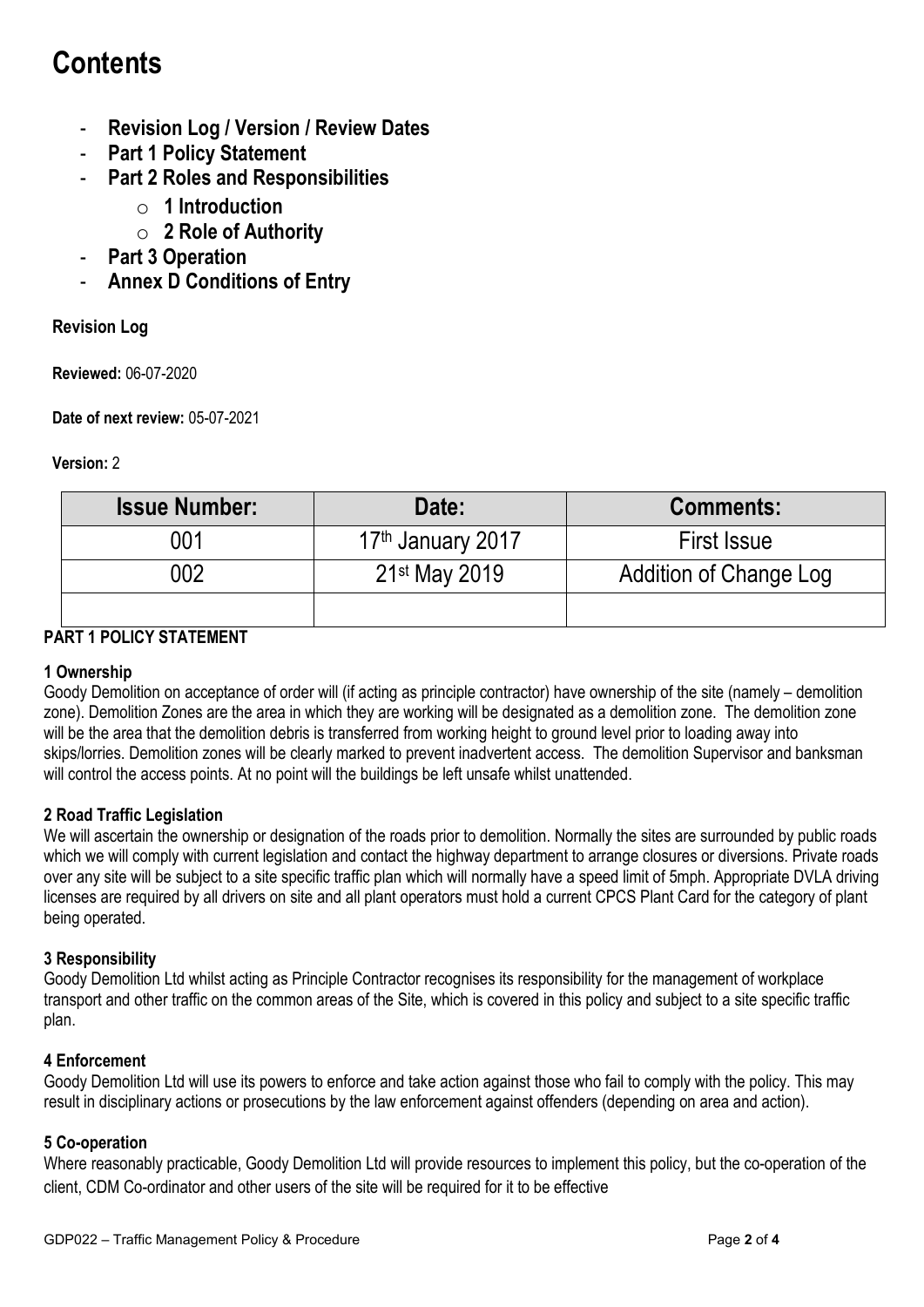#### **6 Standards**

Where possible the traffic management schemes on the site will comply with traffic management standards for "public roads" as defined in the Road Traffic Act.

### **7 Consultation**

Goody Demolition Ltd will take steps to ensure that the consultation of neighbouring properties and take advice from these when writing the site specific traffic management plan.

#### **8 Contents**

**8.1 Part 2** lists the responsibilities of Goody Demolition Ltd, Neighbouring Properties, The Clients Staff and members of the public.

**8.2 Part 3** lists the arrangements for implementing any traffic management plan.

#### **PART 2 ROLES AND RESPONSIBILITIES**

#### **1. INTRODUCTION**

All who enter (The Site) have responsibilities to act in a safe manner, to act sensibly, be mindful and respectful of the actions of others and abide by the site conditions, rules, regulations and by-laws. There are additional responsibilities for anyone using workplace transport, e.g. staff, operatives, plant, delivery companies and other users of the site.

#### **ROLE OF AUTHORITY**

**2.1. Introduction** - Goody Demolition Ltd has two main roles; those of ownership and of Enforcing Authority whilst acting as Principle Contractor.

**2.2. Ownership** - Goody Demolition Ltd will:

2.2.1. Maintain and repair the fabric of the public roads and any private access which will be required to be kept after demolition. All routes to be kept in a reasonable and safe condition, including the traffic routes.

2.2.2. Manage traffic schemes within the site including pedestrian and vehicle traffic management and periodic reviews.

2.2.3. Inform users of the rules and regulations, by-laws and other conditions for entry into and work with on Site.

2.2.4. Ensure Goody Demolition Ltd own workplace transport is properly maintained, serviced and plant under Goody Demolition Ltd ownership undergo "Thorough Examination".

2.2.5. Manage its own employees who use workplace transport.

2.2.6. Ensure Goody Demolition Ltd contractors comply with this policy.

2.2.7. Report plant accidents to the Environmental Health Office as required.

2.2.8. Keep abreast of current and new legislation and other standards, assess and prioritise any risks that may impact on this policy and to the traffic management plan.

2.2.9. Ensure this policy meets the legal requirements of the Traffic Management Schemes and the control of Workplace Transport legislation.

2.2.10. Review the policy annually to ensure it remains effective and current. Advise all interested parties of any changes necessary and record all reviews and changes.

2.2.11. Ensure enforcement action against offenders under this policy is dealt with quickly and fairly within the guidelines of the policy.

2.2.12. Nominate Law Enforcement Officers as and when considered necessary.